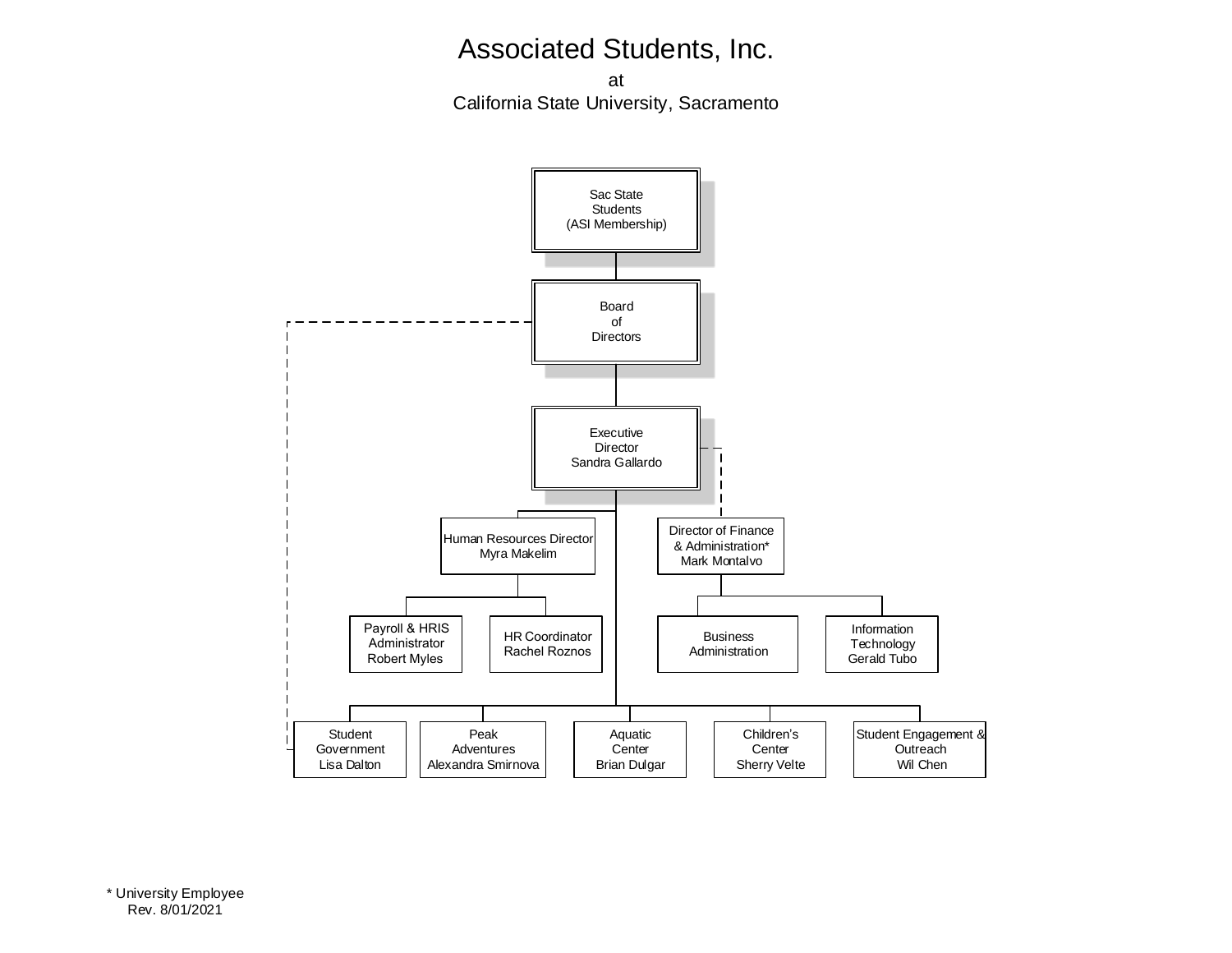Board of Directors

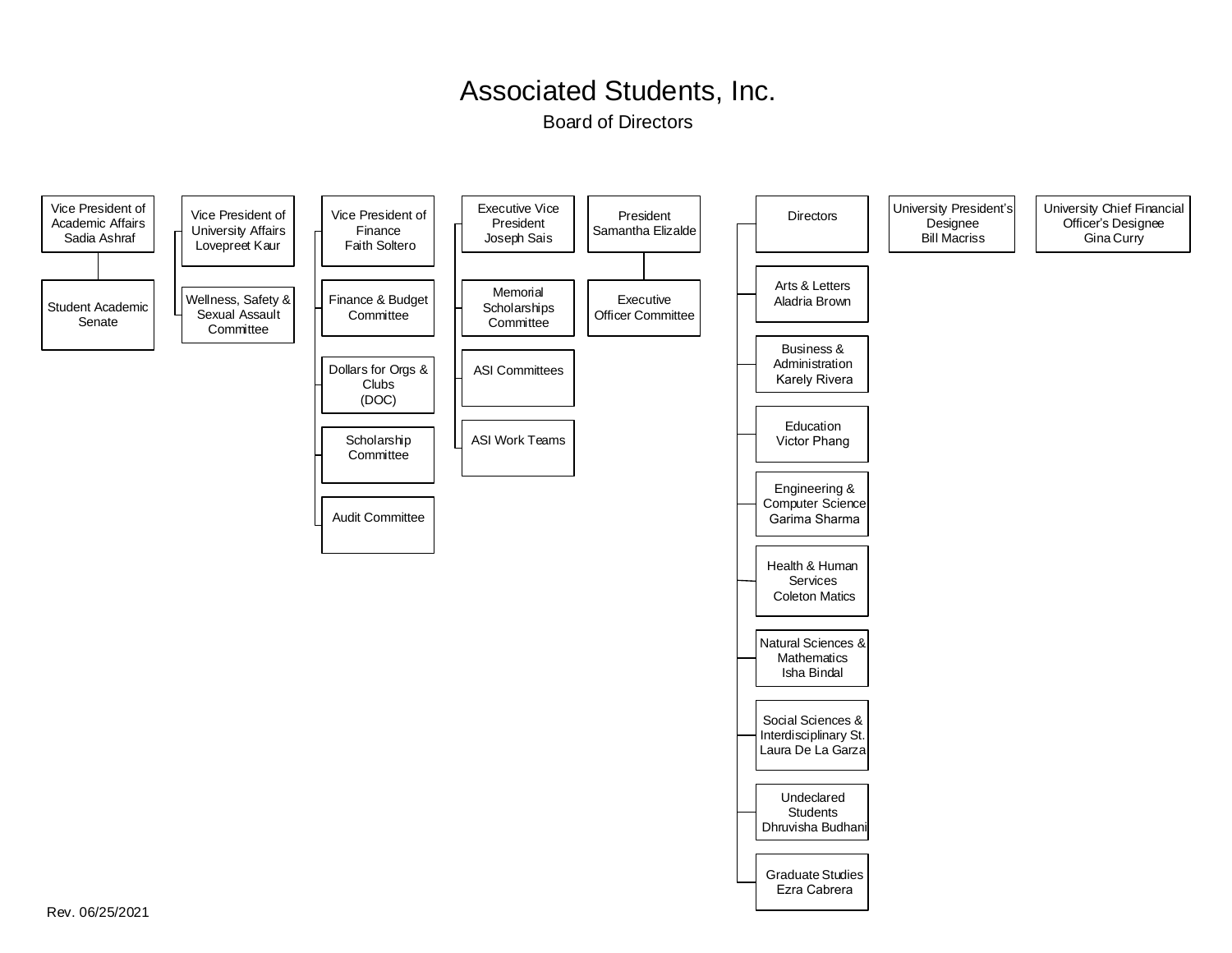Business and Administration

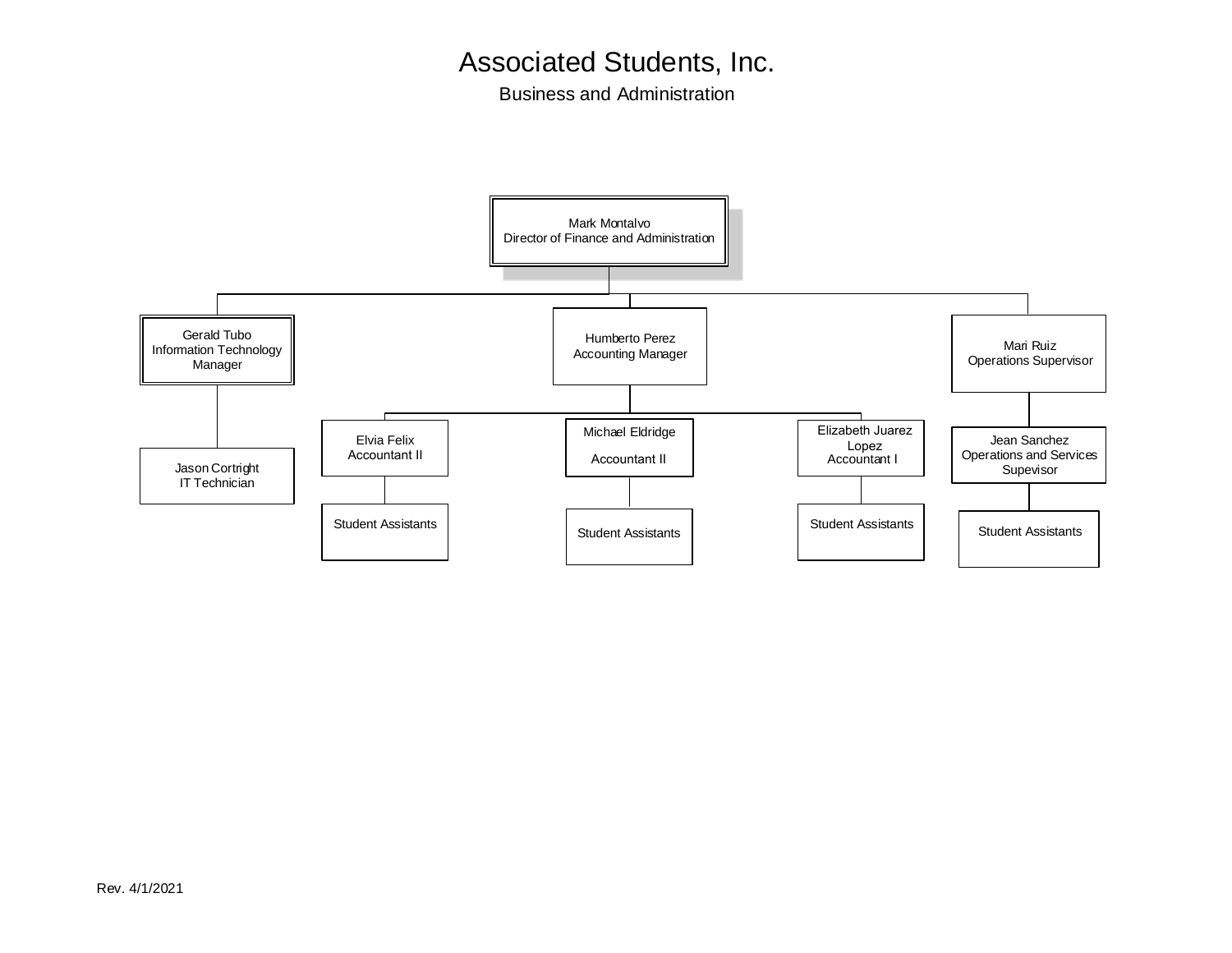Children's Center

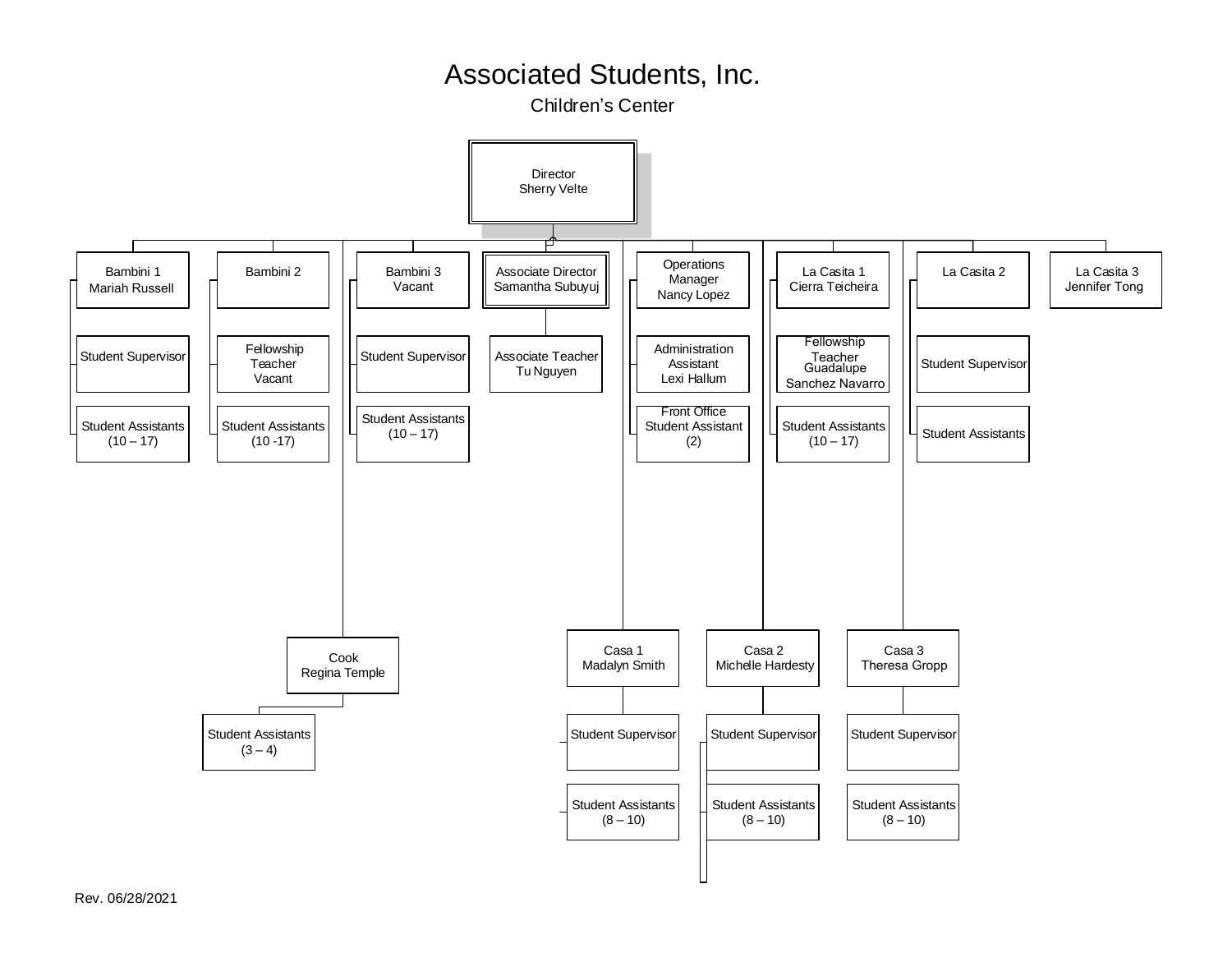Student Government

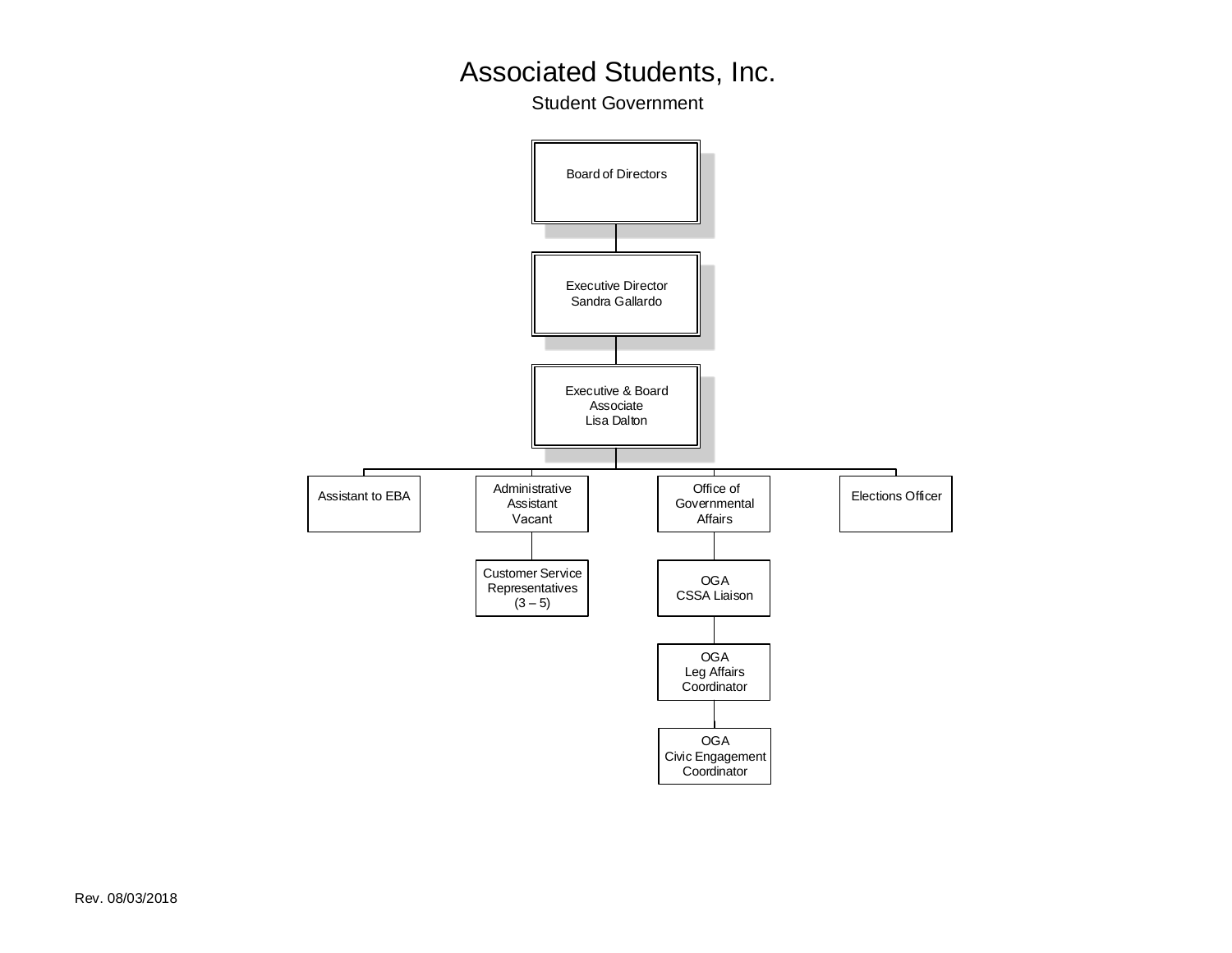Student Engagement & Outreach

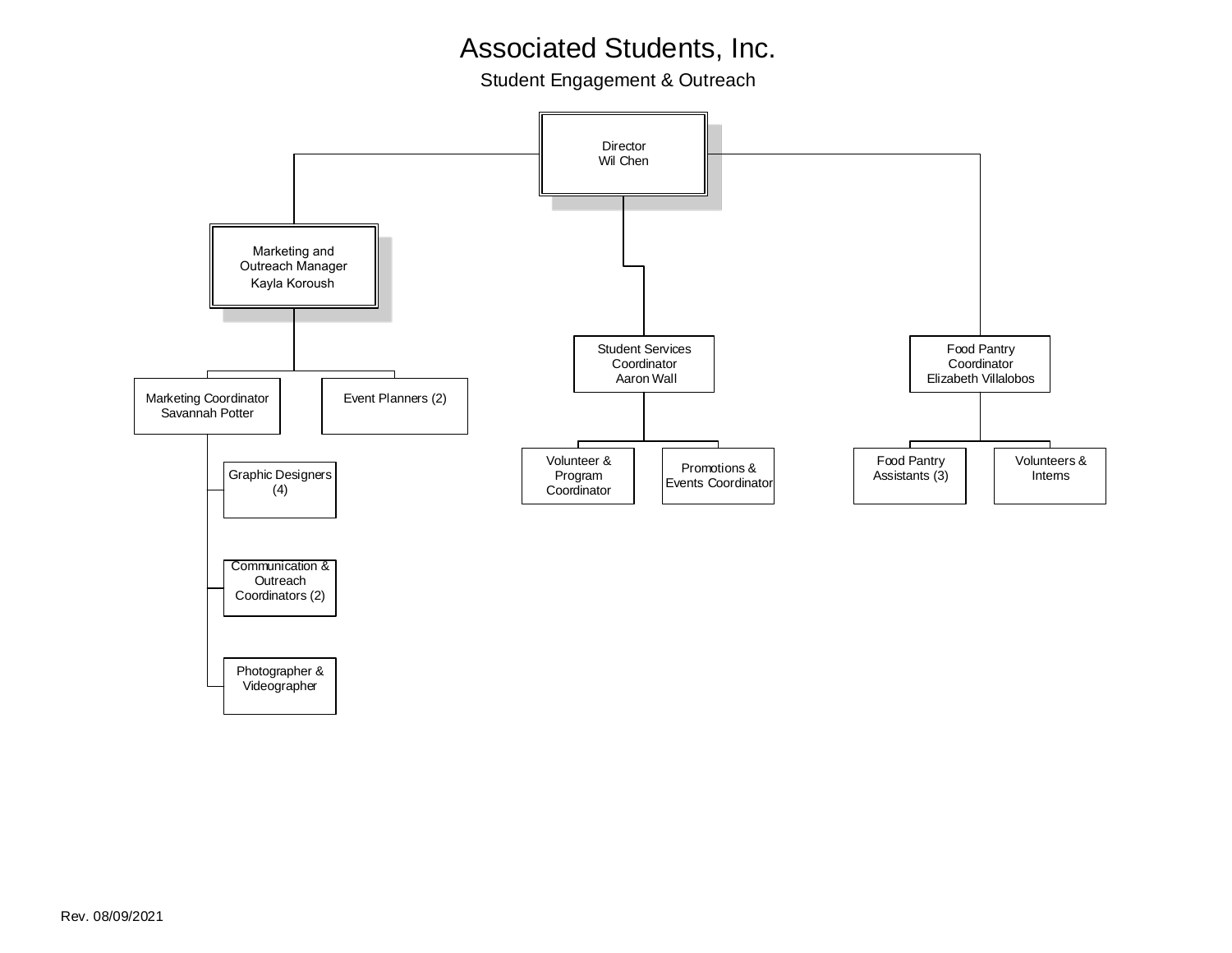Peak Adventures